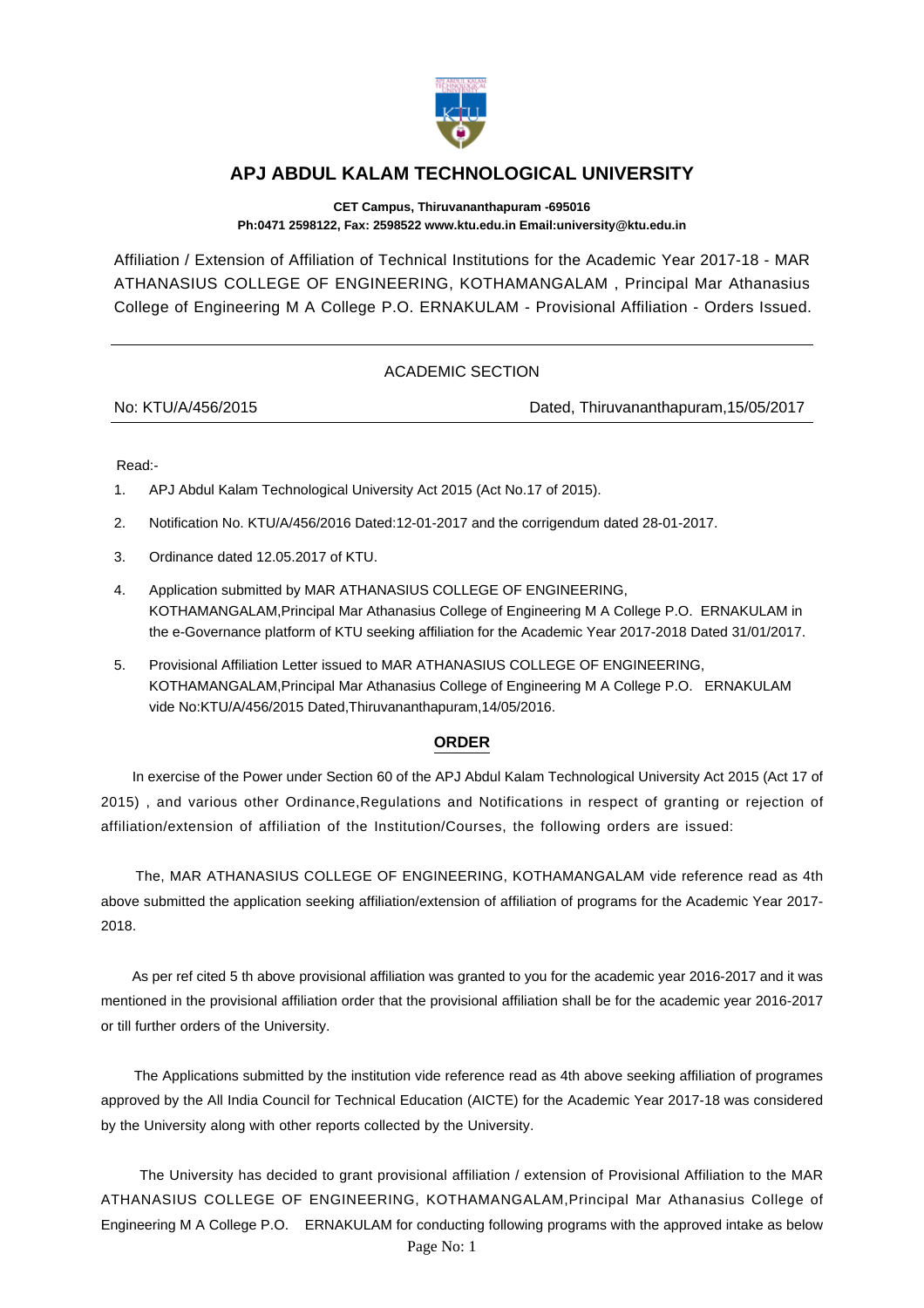| No | Program Type                  | Level | <b>Branch/Stream</b>                                                          | Approved<br><b>Intake</b> | <b>Full/Part Time</b> | <b>NRI</b> | <b>PIO</b> |
|----|-------------------------------|-------|-------------------------------------------------------------------------------|---------------------------|-----------------------|------------|------------|
| 1  | Engineering and<br>Technology | UG    | <b>CIVIL ENGINEERING</b>                                                      | 120                       | <b>Full Time</b>      | No         | No         |
| 2  | Engineering and<br>Technology | UG    | MECHANICAL ENGINEERING                                                        | 120                       | Full Time             | No.        | No         |
| 3  | Engineering and<br>Technology | UG    | ELECTRICAL AND<br><b>ELECTRONICS ENGINEERING</b>                              | 120                       | Full Time             | No         | No.        |
| 4  | Engineering and<br>Technology | UG    | <b>ELECTRONICS &amp;</b><br><b>COMMUNICATION ENGG</b>                         | 120                       | <b>Full Time</b>      | No         | No         |
| 5  | Engineering and<br>Technology | UG    | <b>COMPUTER SCIENCE &amp;</b><br><b>ENGINEERING</b>                           | 60                        | Full Time             | No         | No         |
| 6  | Engineering and<br>Technology | PG    | <b>CE(COMPUTER AIDED</b><br>STRUCTURAL ENGINEERING)                           | 18                        | Full Time             | No.        | No.        |
| 7  | Engineering and<br>Technology | PG    | ME(PRODUCTION AND<br>INDUSTRIAL ENGINEERING)                                  | 18                        | <b>Full Time</b>      | No         | No         |
| 8  | Engineering and<br>Technology | PG    | EE(POWER ELECTRONICS)                                                         | 18                        | Full Time             | No         | No         |
| 9  | Engineering and<br>Technology | PG    | EC(VLSI AND EMBEDDED<br>SYSTEMS)                                              | 24                        | Full Time             | No.        | No.        |
| 10 | Engineering and<br>Technology | PG    | CE(STRUCTURAL<br><b>ENGINEERING AND</b><br><b>CONSTRUCTION</b><br>MANAGEMENT) | 24                        | <b>Full Time</b>      | No         | No         |
| 11 | Engineering and<br>Technology | PG    | <b>CS(COMPUTER SCIENCE</b><br>AND ENGINEERING)                                | 24                        | Full Time             | No         | No         |
| 12 | Engineering and<br>Technology | PG    | <b>ME(THERMAL POWER</b><br>ENGINEERING)                                       | 24                        | Full Time             | No         | No         |
| 13 | Engineering and<br>Technology | PG    | EE(POWER ELECTRONICS<br>AND POWER SYSTEMS)                                    | 24                        | Full Time             | No         | No         |
| 14 | Engineering and<br>Technology | PG    | <b>CE(TRANSPORTATION</b><br>ENGINEERING)                                      | 24                        | Full Time             | No         | No         |